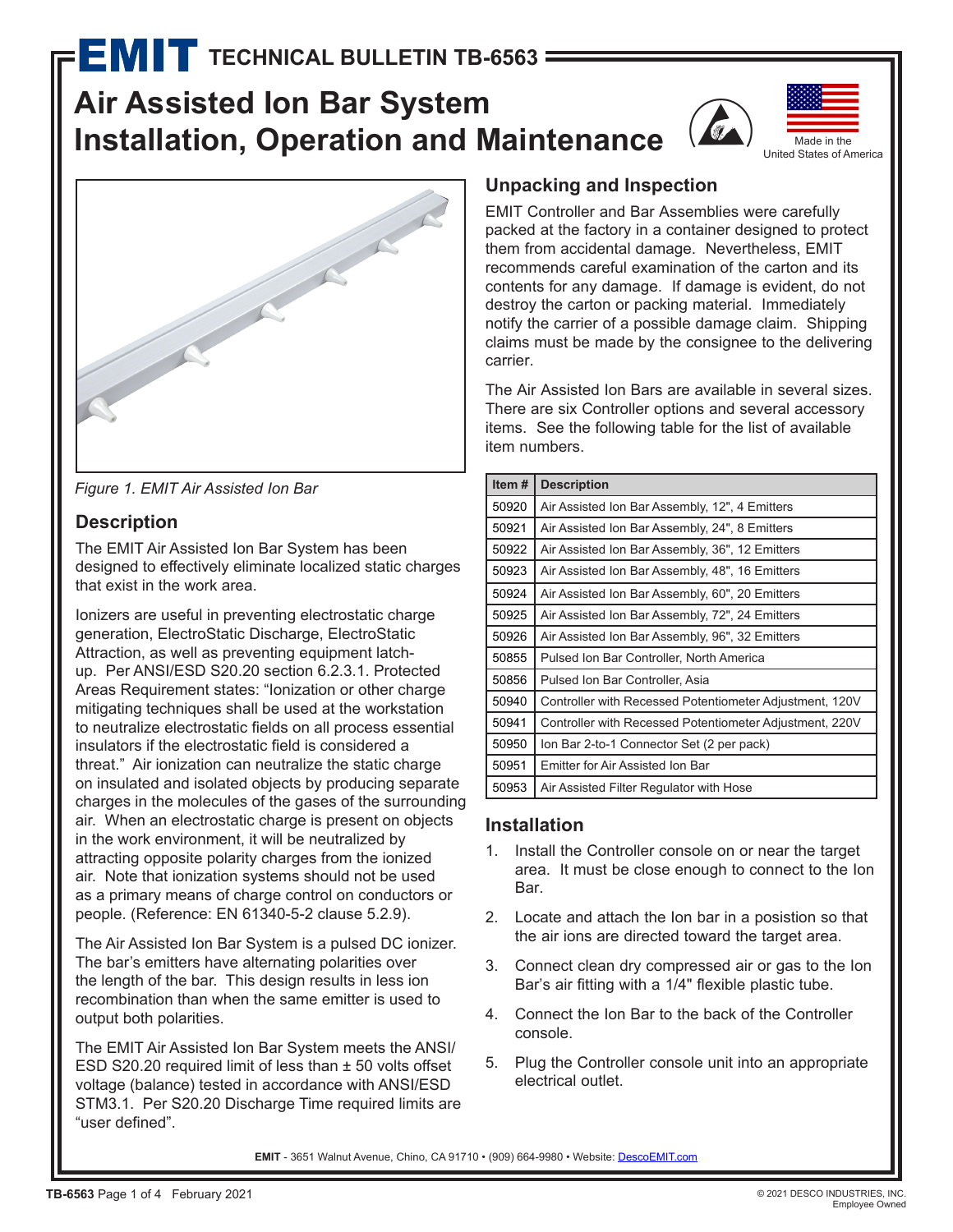#### **NOTES:**

One EMIT Controller Console will power up to 40 emitters. It is possible to daisy-chain bars together as long as the total number of emitters does not exceed 40. For example, the EMIT 50921 has 8 emitters (40  $\div$  8 = 5), so up to 5 EMIT 50921 Bar Assemblies can be daisy-chained together using 1 Controller Console. Daisy-chain bars are special order only.

The EMIT 50950 2-to-1 Connector Set may be used to power two Ion Bars with one Controller Console.



*Figure 2. Using the 50902 2-to-1 Connector Set to Power Two Ion Bars*



#### *Figure 3. EMIT Air Assisted Ion Bar dimensions*

| Item# | Length | <b>Emitters</b> | <b>Emitter</b><br><b>Spacing</b> | <b>Mounting</b><br><b>Holes</b> | Dim A |
|-------|--------|-----------------|----------------------------------|---------------------------------|-------|
| 50920 | 12"    | 4               | 3"                               | 2                               | 1"    |
| 50921 | 24"    | 8               | 3"                               | 2                               | 1"    |
| 50922 | 36"    | 12              | 3"                               | 2                               | 3"    |
| 50923 | 48"    | 16              | 3"                               | 2                               | 3"    |
| 50924 | 60"    | 20              | 3"                               | 2                               | 3"    |
| 50925 | 72"    | 24              | 3"                               | $3*$                            | 4"    |
| 50926 | 96"    | 32              | 3"                               | $3*$                            | 4"    |

**EMIT** - 3651 Walnut Avenue, Chino, CA 91710 • (909) 664-9980 • Website: [DescoEMIT.com](http://www.descoemit.com) **NOTE:** Contact manufacturer for custom dimensions

**Ion Bar Sizes and Dimensions**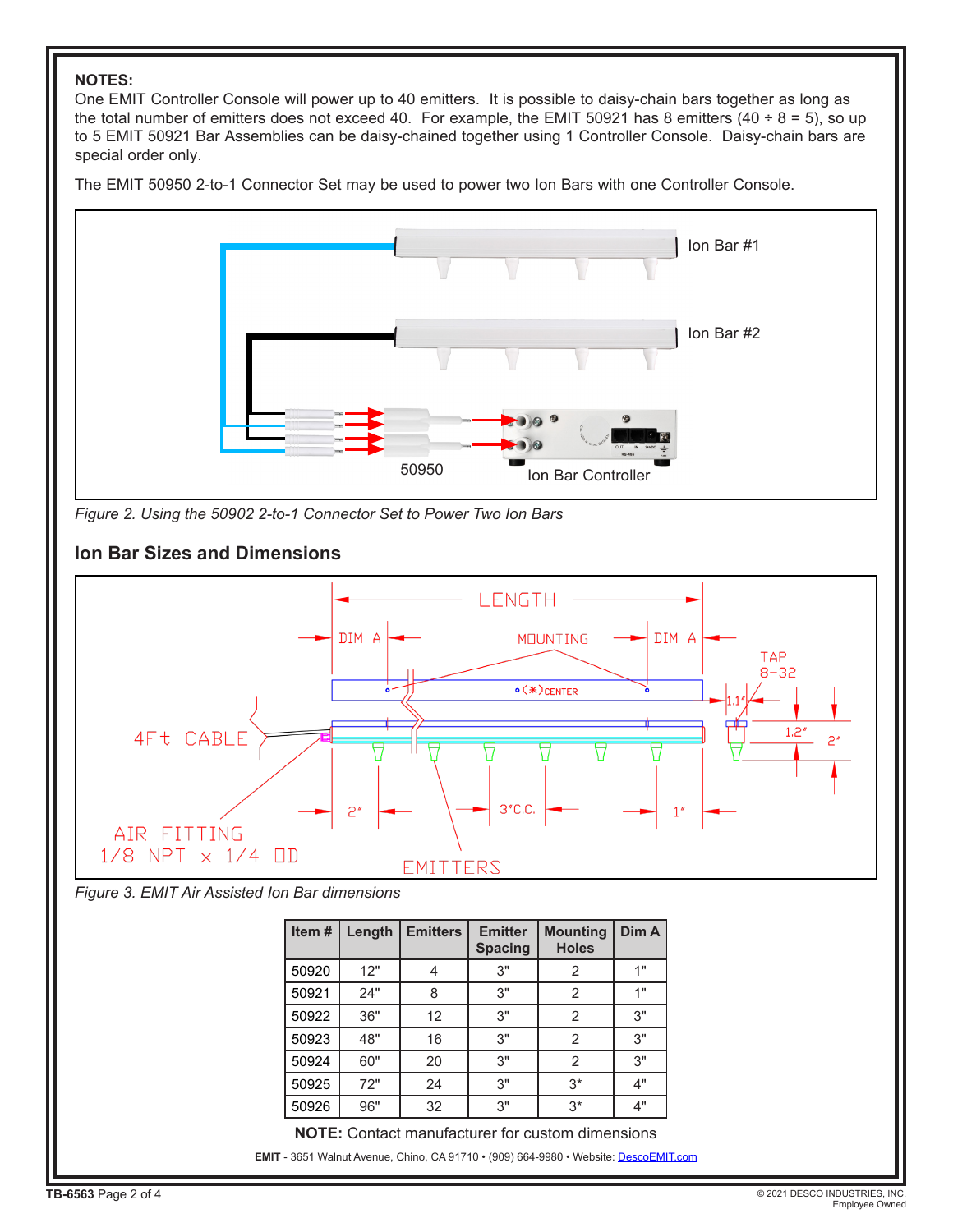# **Operation**

**NOTE:** The following instructions apply to the 50940 and 50941 Controllers only. Please see technical bulletin [TB-6570](http://documents.descoemit.com/PDF/TB-6570.pdf) for operation instructions on the 50855 and 50856 Digital Controllers.

There are two adjustments that can be made on the controller: BALANCE (offset voltage) and RATE.

The BALANCE of positive and negative ion output can be adjusted to increase polarity bias by turning the BALANCE CONTROL, slowly turning clockwise to increase positive and decrease negative ON time pulses, or counter-clockwise to increase negative and decrease positive ON time pulses. The RATE or pulse frequency can be adjusted down to one pulse per second or up to 20 pulses per second by slowly turning the RATE CONTROL clockwise to increase and counter-clockwise to decrease the frequency.

#### **REMEMBER**

It is important to verify calibration after any adjustments and before using the Ion Bar System around sensitive electronics. Repeat the Balance Verification steps after all adjustments.

#### **IMPORTANT**

The Ion Bar System has been designed to minimize effects of localized static charges. If your processing involves generation of considerable static charges, you may need more aggressive equipment. EMIT offers a complete line of ionizers: bench top, overhead and hand ion guns to meet all ionizing requirements.

#### **DISCHARGE TIMES**

Recommended air pressure: 2-10 PSI nominal, 15 PSI maximum

Measurements are taken with a Charged Plate Monitor placed below two consecutive emitters.

Pulsing rate is adjustable from 1 to 20 Hz that will need to be customized depending on application requirement.

| <b>Discharge Times</b><br>(±1,000V to ±100V) | <b>Distance</b><br>(inches) | <b>Average Time</b><br>(seconds) |
|----------------------------------------------|-----------------------------|----------------------------------|
| Controller set to<br>2 pulses / sec (Hz)     | 18                          | < 10                             |
| Controller set to<br>2 pulses / sec (Hz)     | 12                          | < 4                              |
| Controller set to<br>1 pulse / sec (Hz)      | 18                          | < 4                              |
| Controller set to<br>pulse / sec (Hz)        | 12                          | $\leq$ 2                         |

**NOTE:** This data applies to all EMIT Air Assisted Ion Bars. Values will vary with the environment and particular applications.

### **Ion Bar Controllers**



*Figure 4. EMIT 50940 Controller with Recessed Potentiometer Adjustment*



*Figure 6. EMIT 50855 Controller with Digital Adjustment*

# **Controller Specifications**

| <b>ITEMS 50940, 50941</b> |                                         |                    |  |
|---------------------------|-----------------------------------------|--------------------|--|
| Weight:                   | $1.9$ lbs                               |                    |  |
| Cable:                    | 4' Length                               |                    |  |
| Operating Voltage:        | 120VAC 50/60 Hz<br>220 VAC 50/60 Hz     | (50940)<br>(50941) |  |
| Power Consumption:        | 30 W                                    |                    |  |
| Dimensions:               | $5.7"$ L x 5.1" W x 1.7" H              |                    |  |
|                           |                                         |                    |  |
| <b>ITEMS 50855, 50856</b> |                                         |                    |  |
| Weight:                   | $1.6$ lbs                               |                    |  |
| Operating Voltage:        | 120VAC 50/60 Hz<br>24VDC Power Adapter  | (50855)            |  |
|                           | 220 VAC 50/60 Hz<br>24VDC Power Adapter | (50856)            |  |

EMIT - 3651 Walnut Avenue, Chino, CA 91710 • (909) 664-9980 • Website: [DescoEMIT.com](http://www.descoemit.com)